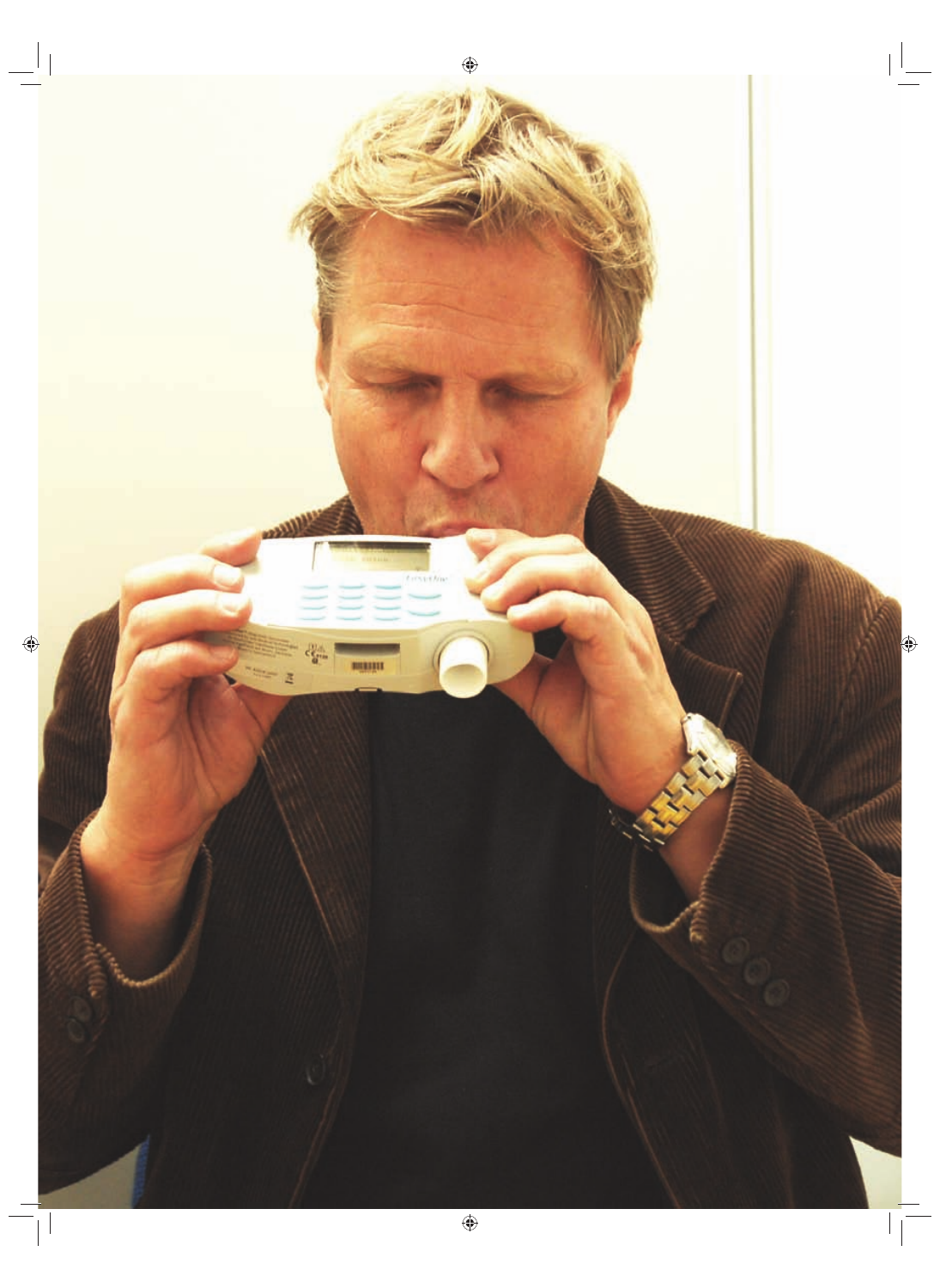# $\boxdot$

V.C. Moore **Occupational Lung Disease** Unit, Dept of Respiratory Medicine, Birmingham Heartlands Hospital, Birmingham, UK

 $\boxed{=}$ Occupational Lung Disease vicky.c.moore@heartofengland.nhs.uk Unit, Dept of Respiratory Medicine, Birmingham Heartlands Hospital, Bordesley Green East, Birmingham, B9 5SS, UK

⊜

# Spirometry: step by step

# Educational aims

- To give an overview of what spirometry is, how to perform it and how to interpret it.
- To discuss the quality criteria to produce acceptable and reproducible results.
- To discuss the use of spirometry in the workplace.

# **Summary**

Spirometry is easy to perform once trained and can be performed anywhere. It is useful for detecting early change and disease progression. Quality is important to ensure useful and reproducible results, otherwise results may be incorrectly interpreted. Training from a reputable centre should be undertaken to ensure the measures are understood as well as how to get the best results out of the patient.

# **Introduction**

Spirometry is the term given to the basic lung function tests that measure the air that is expired and inspired. There are three basic related measurements: volume, time and flow. Spirometry is objective, noninvasive, sensitive to early change and reproducible. With the availability of portable meters it can be performed almost anywhere and, with the right training, it can be performed by anybody. It is performed to detect the presence or absence of lung disease, quantify lung impairment, monitor the effects of occupational/ environmental exposures and determine the effects of medications.

# The measures

Spirometric measures include the following.

- Forced expiratory volume in 1 s (FEV1)
- Forced vital capacity (FVC), the maximum amount of air that can be exhaled when blowing out as fast as possible
- $\bullet$  Vital capacity (VC), the maximum amount of air that can be exhaled when blowing out as fast as possible
- FEV<sub>1</sub>/FVC ratio
- Peak expiratory flow (PEF), the maximal flow that can be exhaled when blowing out at a steady rate

HERMES syllabus links: A.1.2, B.1.1, B.1.4, B.6.1, D.1.1

Statement of Interest None declared.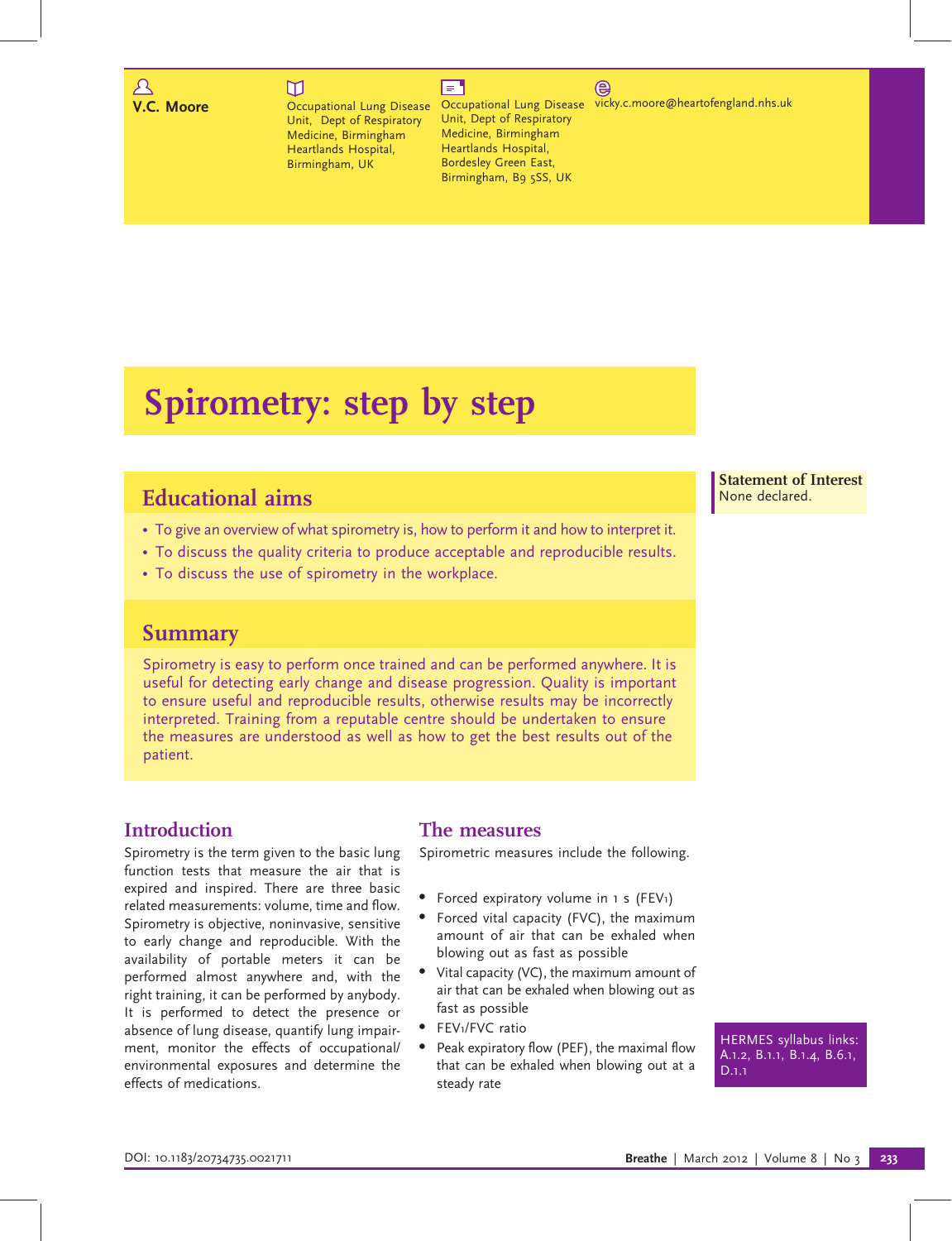- Forced expiratory flow, also known as midexpiratory flow; the rates at 25%, 50% and 75% FVC are given
- Inspiratory vital capacity (IVC), the maximum amount of air that can be inhaled after a full expiration

# Performing spirometry Calibration

Before performing spirometry, the equipment used must be calibrated, or at least the calibration checked at the beginning of the session. Depending on the type of equipment, this is achieved using either a 3-L syringe that is pumped through to check that the meter is reading correctly (within a tolerance of 3%) or using a 1-L syringe that is pumped a litre at a time to a maximum of 7 L, which checks the linearity as well as the centre point of the volume measurement. Many spirometers also allow linear calibration, *i.e.* the volume is checked at different flows. Some portable meters do not require calibration, for example those that use ultrasound technology. With many meters, the calibration is a checking function and if the calibration is out, the meter needs to be returned to the manufacturer for

Table 1 Checklist of factors that the patient should avoid prior to spirometry

| <b>Activity</b>                                                                                    | Length of time to<br>stop before<br>spirometry |
|----------------------------------------------------------------------------------------------------|------------------------------------------------|
| Drinking alcohol                                                                                   | 4 h                                            |
| Eating a large meal                                                                                | 2 h                                            |
| Vigorous exercise                                                                                  | 30 min                                         |
| <b>Smoking</b>                                                                                     | $>1$ h                                         |
| <b>Medication use</b>                                                                              | Document<br>treatment and when<br>last taken   |
| For reversibility testing                                                                          |                                                |
| Taking short-acting bronchodilators                                                                | 6 h                                            |
| Taking long-acting bronchodilators (including<br>combination inhalers) or twice-daily preparations | 24 h                                           |
| Taking tiotropium or once-daily preparations                                                       | 48 h                                           |

repair. There is an exception to this where some of the more sophisticated equipment, such as you would find in a lung function laboratory, can update its output based on the calibration. Spirometric values should also be checked on a weekly basis using a biological control (a healthy person working in the laboratory).

Flow is very difficult to calibrate and is not calibrated routinely. It requires a sophisticated computer-driven syringe to reproduce forced expiration.

#### Prior to testing

Prior to performing spirometry, the patient's identification should be checked, their height without shoes or boots and weight measured (if scales are available, as this is not used in prediction equations but is useful to know, as volume may be restricted in obese patients), and their age, sex and race recorded. If the patient is unable to stand to have their height measured, arm span can be used as an estimate. Table 1 gives a checklist of what should be avoided by the patient before spirometry.

If inhalers have been taken within the times stated above when reversibility testing, a true assessment may not be made as the effect of the administered therapy will be weakened. For general testing, however, normal medication should be documented so that it is known what the patient's lung function is like on and off therapy, and if spirometry is going to be repeated over time, conditions can be kept the same. Many centres perform longitudinal measurements post-bronchodilator to minimise variability in recent bronchodilator use.

#### Contraindications

If any of the following have occurred recently, then it may be better to wait until the patient has fully recovered before carrying out spirometry.

- Haemoptysis of unknown origin
- Pneumothorax
- Unstable cardiovascular status, recent myocardial infarction or pulmonary embolism
- Thoracic, abdominal or cerebral aneurysms
- Recent eye surgery
- Acute disorders affecting test performance, such as nausea or vomiting
- Recent thoracic or abdominal surgical procedures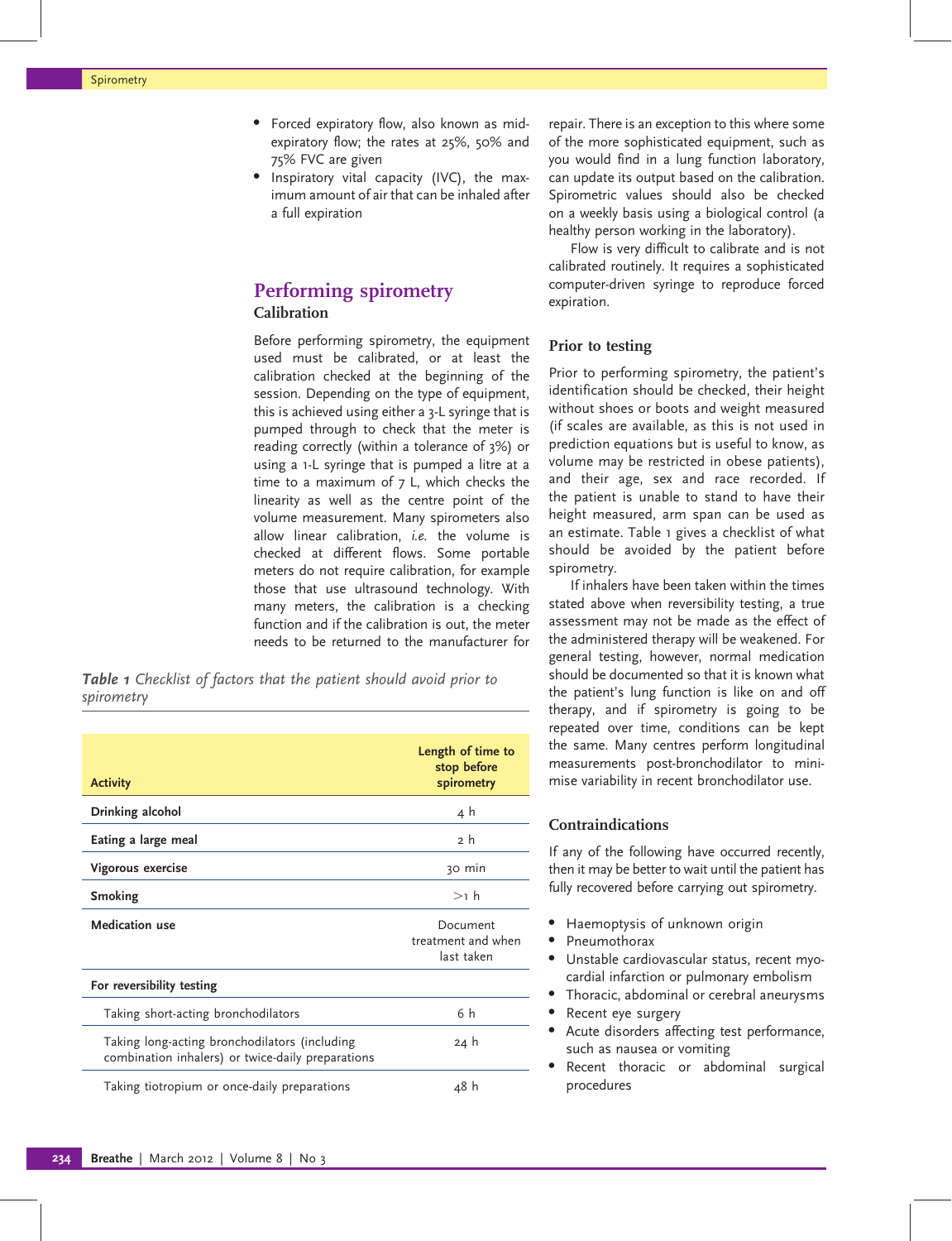#### Patient positioning

Correct measurement posture is as follows.

- Sit upright: there should be no difference in the amount of air the patient can exhale from a sitting position compared to a standing position as long as they are sitting up straight and there are no restrictions.
- Feet flat on floor with legs uncrossed: no use of abdominal muscles for leg position.
- Loosen tight-fitting clothing: if clothing is too tight, this can give restrictive pictures on spirometry (give lower volumes than are true).
- Dentures normally left in: it is best to have some structure to the mouth area unless dentures are very loose.
- Use a chair with arms: when exhaling maximally, patients can become light-headed and possibly sway or faint.

#### Infection control

Hands must be washed between patients. Bacterial–viral filters should be used for all patients and thrown away by the patient at the end of testing. If an infectious patient requires testing, this should be performed at the end of the session and the equipment should be stripped down and sterilised/parts replaced (depending on what is being used) before being used again.

#### Technique

There are a number of different techniques for performing spirometry.

- Before performing the forced expiration, tidal (normal) breaths can be taken first, then a deep breath taken in while still using the mouthpiece, followed by a further quick, full inspiration.
- Alternatively, a deep breath can be taken in then the mouth placed tightly around the mouthpiece before a full expiration is performed.
- The patient can be asked to completely empty their lungs then take in a quick full inspiration, followed by a full expiration.

The latter technique can be useful in patients who may achieve a larger inspiration following expiration.

- For FVC and FEV<sub>1</sub>, the patient takes a deep breath in, as large as possible, and blows out as hard and as fast as possible and keeps going until there is no air left.
- PEF is obtained from the FEV<sub>1</sub> and FVC manoeuvre.
- For VC, the patient takes a deep breath in, as large as possible, and blows steadily for as long as possible until there is no air left. Nose clips are essential for VC as air can leak out due to the low flow.
- The IVC manoeuvre is performed at the end of FVC/VC (depending on what type of equipment is used) by taking a deep, fast breath back in after breathing all the way out.

Encouragement makes a big difference, so don't be afraid to raise your voice to encourage the patient, particularly near the end of the manoeuvre. The patient needs to keep blowing until no more air comes out and the volume– time trace reaches a plateau with  $\leq$ 50 mL being exhaled in 2 s [1]. Some patients, particularly those with obstructive disease, may find it difficult to exhale completely on a forced manoeuvre. A relaxed VC may produce better results in this case.

#### **Quality**

A number of criteria for acceptable quality spirometry have been published. Guidelines from the American Thoracic Society (ATS)/ European Respiratory Society (ERS) Task Force [1] suggest that three acceptable manoeuvres should be achieved. An acceptable manoeuvre is defined as follows.

- An explosive start (no hesitation or sigmoid curve) with a back-extrapolation volume  $<$ 150 mL (fig. 1) [1].
- The manoeuvre was performed with a maximal inspiration and expiration.
- No glottis closure or cessation of airflow occurred during the manoeuvre (e.g. by hesitation or blocking the mouthpiece).
- No coughs (particularly during the first second), inspirations during the trace or evidence of leaks.
- The manoeuvre should meet the end-of-test criteria (exhaling for  $\geq 6$  s with  $\leq$ 50 mL being exhaled in the last 2 s).

The best two measurements must fulfil the reproducibility criteria.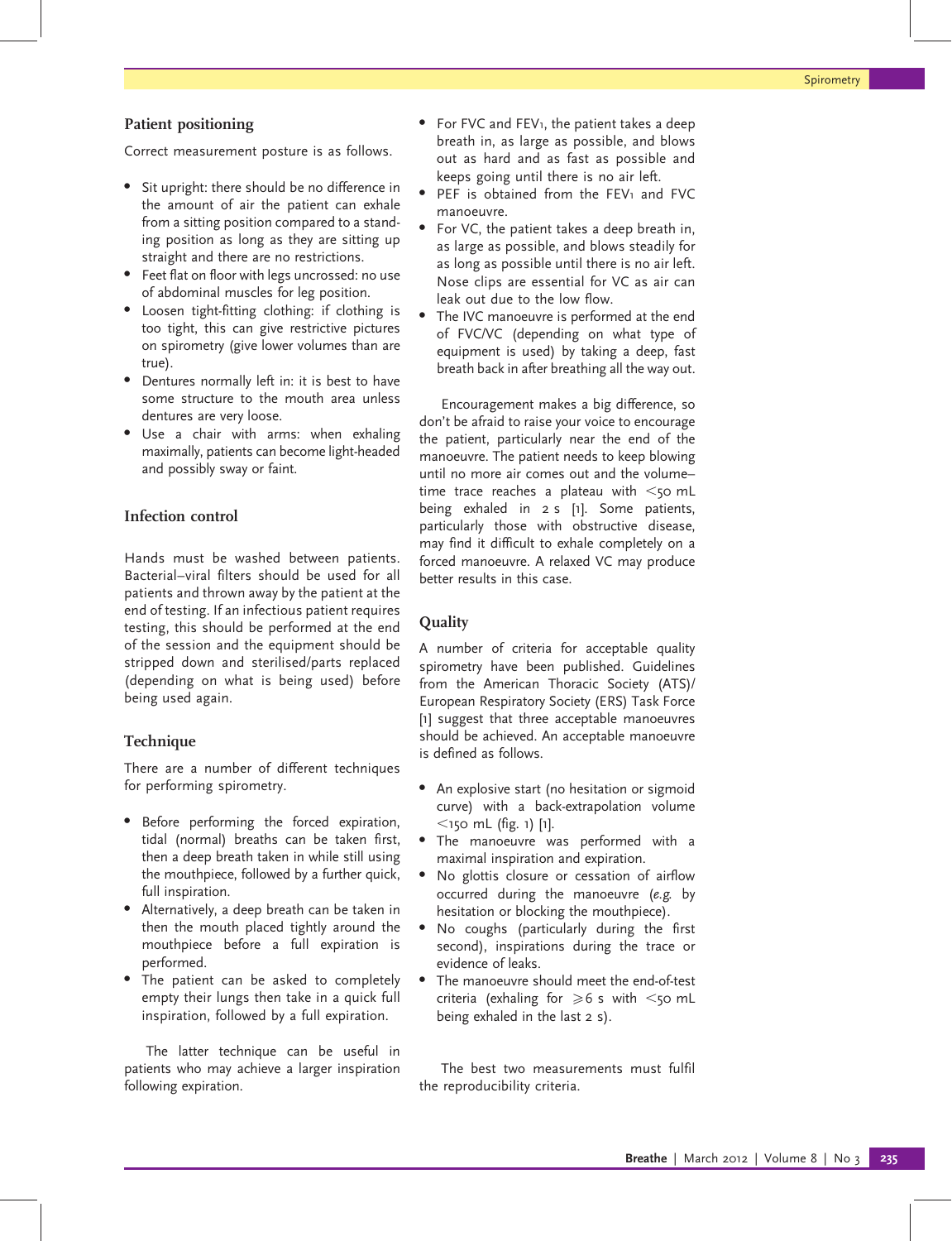

#### Figure 1

Expanded version of the early part of a subject's volume–time spirogram, illustrating back-extrapolation through the steepest part of the curve, where flow is peak expiratory flow (PEF), to determine the new time zero. Forced vital capacity (FVC): 4.291 L; back extrapolated volume (EV):  $0.123$  L (2.9% FVC). -----: back extrapolation line through PEF. Reproduced from [1] with permission from the publisher.

- For FEV<sub>1</sub> and FVC, the best two values should be within 5% or 150 mL of each other, whichever is greater. If FVC is  $\leq$ 1.0 L, then the values should be within 100 mL.
- The best  $FEV_1$  and  $FVC$  can be taken from different manoeuvres.

If this is not achieved, more manoeuvres are required. There is usually an upper limit of eight manoeuvres, as performing forced exhalations is extremely tiring and the patient is unlikely to obtain better values after this point.

There can be problems with reproducibility: forced expiration can cause bronchoconstriction, so there must be  $\geq$ 30 s between manoeuvres. For some patients, particularly asthmatics, several minutes may need to be left. However, full inspiration can cause bronchodilation, so it is important to keep going until there is no further improvement.

#### BTPS correction

Spirometry should be corrected for body temperature and ambient pressure saturated with water vapour (BTPS). This is to correct for the difference in the volume of air in the lungs (at  $37^{\circ}$ C) to the volume measured by the spirometer (at room air temperature). Where barometric pressure cannot be inputted, the spirometer should have a pressure range for the correction factor used.

#### Reversibility testing

Reversibility testing is usually performed for the diagnosis of asthma. Spirometry is performed, after which a bronchodilator is given that can either be a short-acting  $\beta$ -agonist or other agents, such as anticholinergics. For the former,  $4 \times 100$  µg salbutamol are recommended via a spacer device and 15 min is given before retesting, and for the latter,  $4 \times 40$  µg ipratropium bromide is recommended, leaving 30 min before retesting [1]. There are a number of publications [2–5] that all have slightly different criteria for what constitutes a significant improvement in lung function to determine that the individual has reversed. The combined ATS/ ERS Task Force [4] recommends that there should be at least a 12% from baseline and 200 mL improvement in FEV1. The British Thoracic Society (BTS)/Association of Respiratory Technicians and Physiologists (ARTP) guidelines suggest  $>160$  mL for FEV<sub>1</sub> and  $>330$  mL for FVC [5]. These measures of reversibility show that the change is outside the 95% confidence limits for repeat spirometry without any bronchodilator [6] and do not relate to diagnosis or usefulness of the drug in everyday use. Reversibility is the defining characteristic of asthma and it separates asthma from other causes of airflow obstruction. An increase of  $\geqslant$  400 mL in FEV<sub>1</sub> post-bronchodilator is strongly suggestive of asthma in adults, but a lack of reversibility does not exclude asthma [2].

### Equipment

A number of spirometers are available, ranging from desktop portable devices to large, less portable versions. Most measure flow directly using pneumotachographs, turbines or other technology and calculate volume, but the wedge bellows spirometer measures volume directly and calculates flow. The choice of equipment depends on your service needs. Larger equipment tends to be more stable, but there are now some very usable hand-held devices that store flow–volume loops, have built-in quality control and measure all spirometric indices. Some of these have printing capacity as well, whereas others require attachment to a computer for this.

# Interpreting spirometry Normal lung function

Results obtained from lung function tests have no meaning unless they are compared against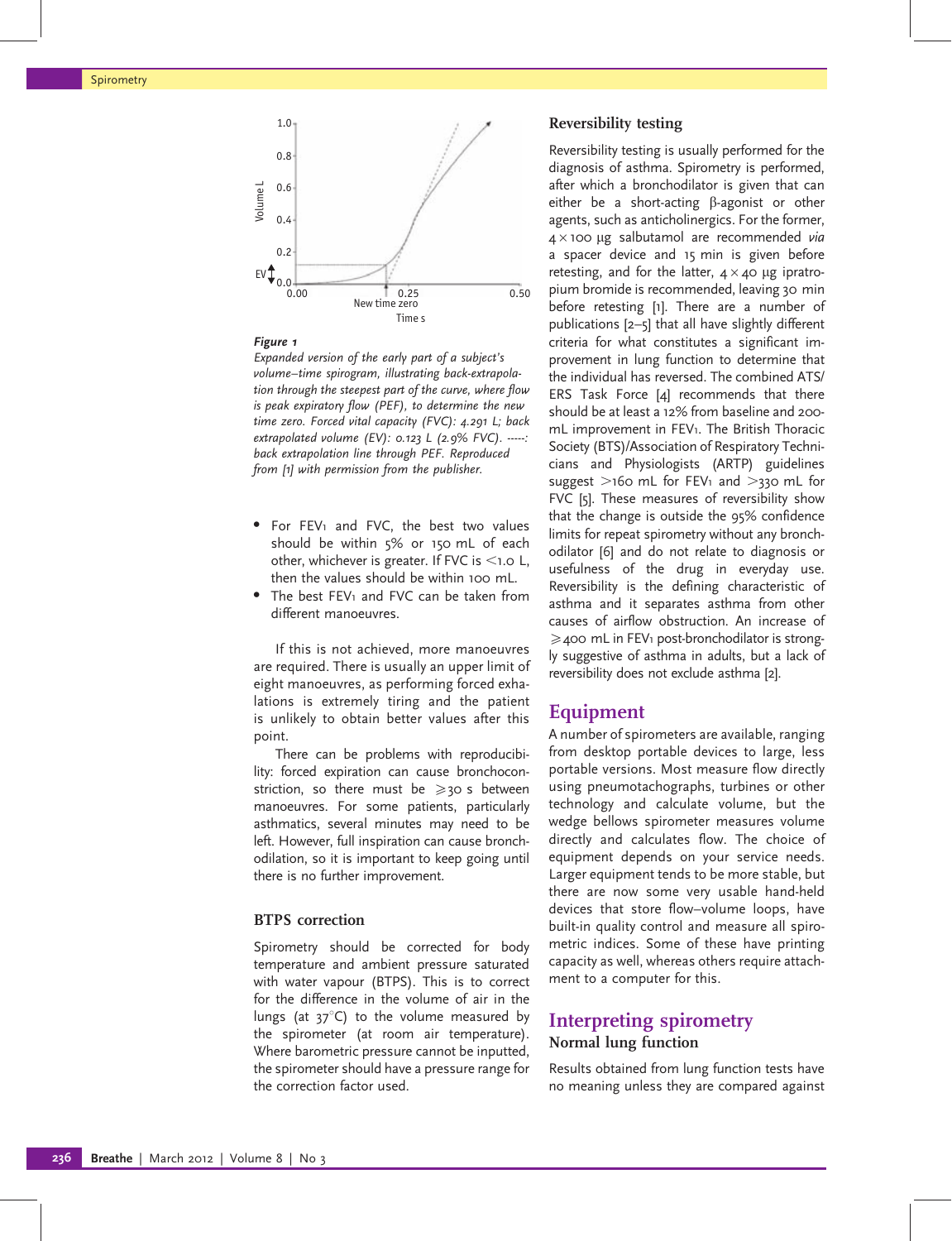reference values or predicted values. There are a number of reference values available that have been equated in slightly different ways, but for studies comparing different European communities, the equations from the European Community for Coal and Steel (ECCS) are often used [7]. Reference values are derived from reference equations that contain data from population surveys. The population in the survey is ideally very large, and data is gathered about the subjects' height, weight, age, sex, ethnic origin, smoking habits, environment, working conditions and physical fitness. The current ECCS equations are linear in nature but in reality, lung function change is a nonlinear process. Reference values given can, therefore, be unrepresentative of the person being tested in some situations. There will be new equations available in the near future which should overcome these issues.

In adults, age, height, sex and race are the main determinants of the reference values for spirometric measurement.

- Age Lung function generally increases with age up to  $\sim$ 25 years, then declines with increasing age afterwards. Unfortunately, some lung function equipment will give patients aged  $\leq$ 25 years larger predicted values than at age 25 years. To avoid majorly overestimating the predicted value for patients  $\leq$ 25 years of age, the best course of action is input the subject's age as 16 years and then 25 years. If the predicted is larger at 16 years, then use the value for 25 years.
- Sex Pre-pubescent males and females generally have the same lung function, but postpuberty, the growth of the thorax is greater in males, giving marked differences in lung volumes.
- Height The taller the person, the bigger the lungs.
- · Weight Certain reference equations use weight to calculate reference values. Weight affects lung function in that increasing weight causes increasing lung function until obesity is reached, after which it has the opposite effect.
- Ethnic origin This factor becomes more difficult to include as a multiethnic society develops. The BTS/ARTP guidelines suggest that for Japanese, Polynesian, Indian, Pakistani and African patients, and those of African descent, reference values multiplied by a factor of 0.90 should be used [5]. This is



#### Figure 2

Flow-volume loop of a normal subject. Forced expiratory volume in 1 s (FEV1): 105% predicted; forced vital capacity (FVC): 103% pred; FEV1/FVC ratio: 89%. The plot shows the predicted flow–volume loop (-----) and predicted ranges for the peak and mid-expiratory flow rates and the FVC.

due either to body shape (i.e. African people tend to have longer legs and shorter bodies than Caucasians) or lack of nutrition for those born in poorer countries. As many different ethnicities are now born in richer countries, nutrition is likely to be less of an issue and as a general rule, by the second generation after immigration, adjustment for race is not usually required. Flow measurements are not affected.

Smoking This can cause a more rapid decline in lung function compared with nonsmokers over time. It should not be





Moderate airflow limitation in a subject with asthma. Forced expiratory volume in 1 s  $(FEV_1)$ : 73% predicted; forced vital capacity  $(FVC)$ : 109% pred;  $FEV_1/FVC$  ratio: 53%.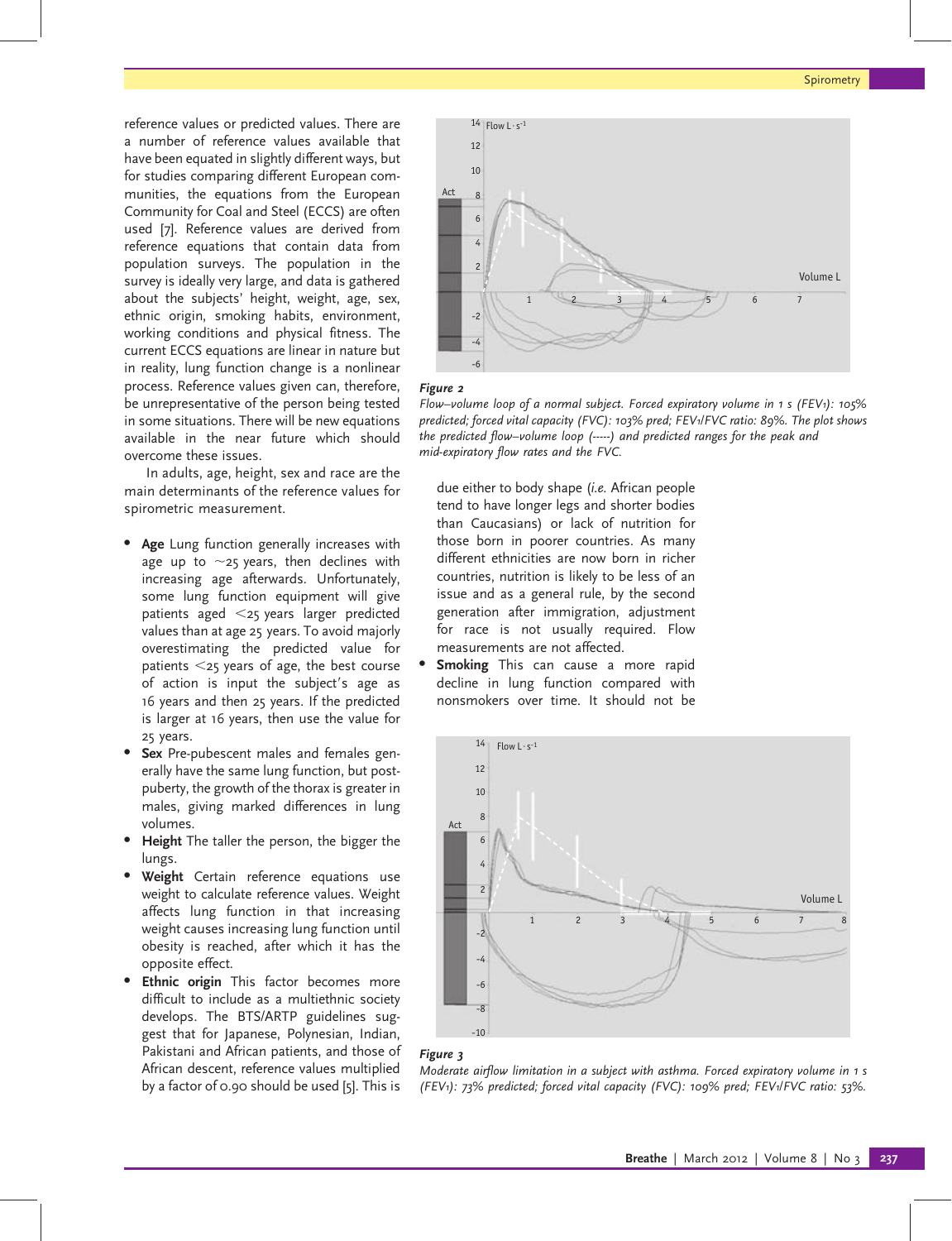Table 2. Assessment of severity of airflow obstruction in chronic obstructive pulmonary disease according to forced expiratory volume 1 s (FEV1) % predicted (% pred)

| FEV <sub>1</sub> % pred                                                                            | Category <sup>#</sup> |
|----------------------------------------------------------------------------------------------------|-----------------------|
| ≳8o                                                                                                | Mild                  |
| $50 - 79$                                                                                          | Moderate              |
| $30 - 49$                                                                                          | Severe                |
| $<$ 30                                                                                             | Very severe           |
| #: values are post-bronchodilator and used in<br>combination with an FEV1/FVC ratio of $\leq$ 0.7. |                       |

adjusted for in predicted equations, since any reduction is abnormal.

Currently, a fixed ratio of FEV1 % predicted is used to define normality, with 80% pred being the lower limit, but this may be incorrect in some populations. It has therefore been proposed that the 95th percentile for a population should be used for the limits of normality [4]. Reference equations and longitudinal data for this are awaited. Figure 2 shows an example of a normal flow–volume loop.

#### Obstruction

Obstruction is characterised by airflow limitation; there is a decreased airway calibre through



#### Figure 4

Example of a typical restrictive defect. Forced expiratory volume in 1 s (FEV1): 82% predicted; forced vital capacity (FVC): 85% pred; FEV1/FVC: 84%; peak expiratory flow: 157% pred.

either smooth muscle contraction, inflammation, mucus plugging or airway collapse in emphysema.

Obstruction is characterised by:

- reduced FEV<sub>1</sub>;
- normal (or reduced) VC;
- normal or reduced FVC:
- reduced FEV1/FVC ratio; and
- concave flow–volume loop (fig. 3).

Asthma is an obstructive disease but because it is reversible, spirometry may be normal when the person is not experiencing an exacerbation. Chronic obstructive pulmonary disease is also an obstructive disorder but tends not to be reversible in most cases. There are grades for the amount of obstruction seen [8], as shown in table 2.

#### Restriction

Restrictive disorders are characterised by a loss in lung volume and are much rarer. This occurs in pulmonary fibrosis, pleural disease, chest wall disorders (kyphoscoliosis), neuromuscular disorders, pneumonectomy, pulmonary oedema and obesity, to name a few. Many so-called restrictive spirometry traces are due to failure to reach the end of expiration, falsely reducing FVC.

Restriction is characterised by:

- reduced FVC:
- normal-to-high FEV1/FVC ratio;
- normal looking shape on spirometry trace (fig. 4); and
- possibly a relatively high PEF.

#### Mixed patterns

If a person is a heavy smoker and has a fibrotic disease, for example, they may show a mixed picture on spirometry, which is harder to interpret. Further lung function tests may be useful in these cases to analyse static lung volumes (total lung capacity, functional residual capacity and reserve volume) and gas transfer (transfer factor of the lung for carbon monoxide).

# Spirometry in the workplace

Certain occupations may involve exposure to respiratory irritants or sensitisers; in which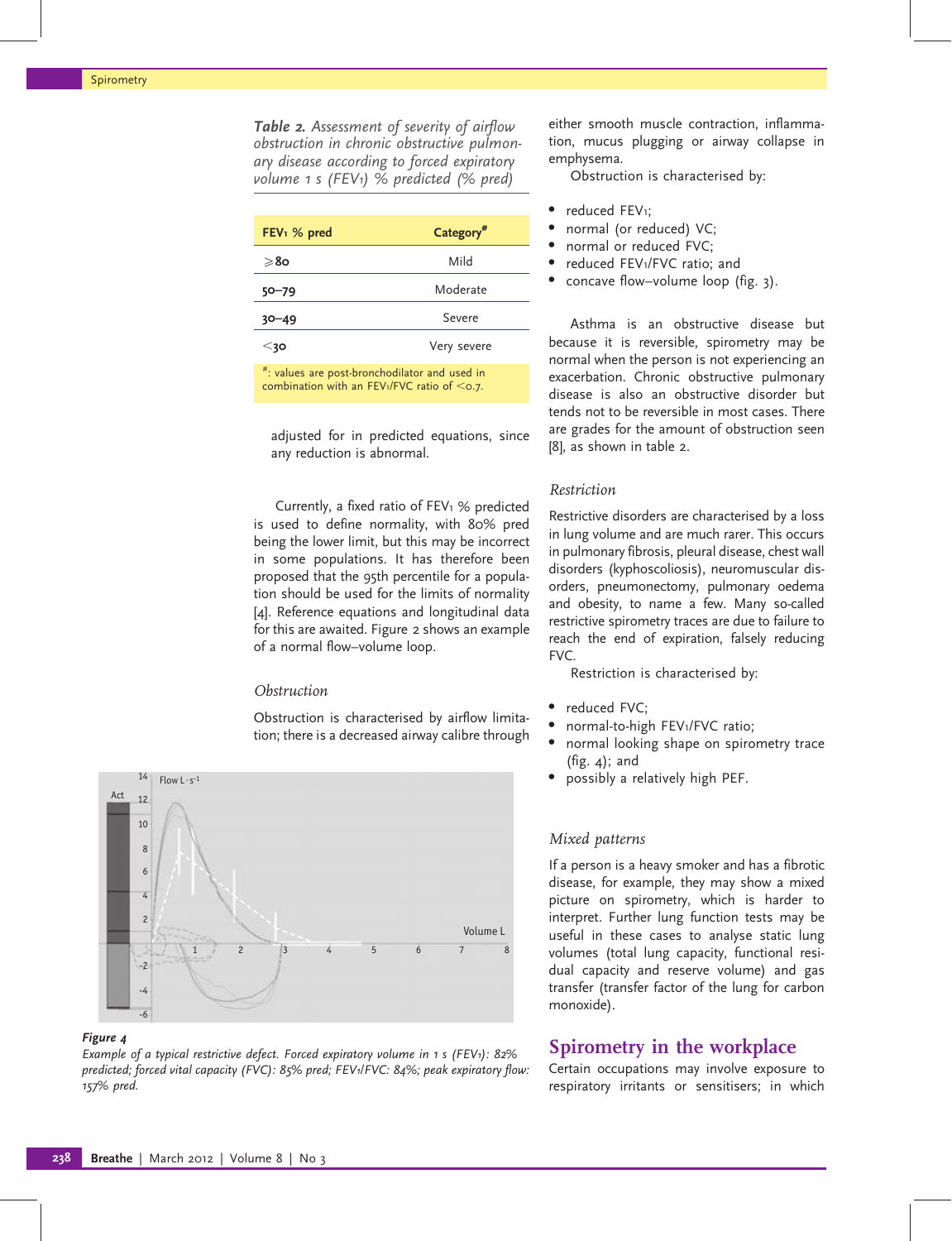case, surveillance is indicated, with pre-employment and regular (usually annual after the first year) spirometry. If accelerated lung function decline occurs, it is important to refer the worker to a specialist occupational clinic. If asthmatic symptoms occur (with or without the presence of lung function decline), simple spirometric measurements (usually PEF) should be performed 2-hourly from waking to going to bed, on days at work and away from work, for 4 weeks to assess any diagnostic patterns for occupational asthma [9]. PEFs should be completed using specialised forms that allow the worker to write down their work times, wake and sleep times, jobs done during the day and treatment taken. These can be downloaded from www.occupationalasthma.com. Once the worker has performed the measurements, they can be inputted in a computer program, such as Oasys (Occupational Asthma System; freely available for download from www.occupationa lasthma.com) [10–12] for analysis (fig. 5). When serial PEFs are of good quality, the mean pooled sensitivity for the diagnosis of occupational asthma is 82% and specificity is 89% [13].

 $FEV<sub>1</sub>$  is the main measure used in specialised testing, such as specific inhalation challenge tests for the diagnosis of occupational asthma. Spirometry also aids in the diagnosis of lung diseases such as asbestosis, giving a measure of respiratory impairment for compensation or disability benefits.

### Training

The key to getting useful, reproducible results is good training. Although written documents are useful, these should be used for reference rather than as a sole learning resource. It is essential to have practical training in spirometry to understand how to get the best from the patient and how to deal with the variety of patients you may come across. Several courses are available, including one run by the ARTP in association

#### **References**

- 1. Miller MR, Hankinson J, Brusasco V, et al. Standardisation of spirometry. Eur Respir J 2005; 26: 319–338.
- 2. British Thoracic Society, Scottish Intercollegiate Guidelines Network. British Guideline on the Management of Asthma. Thorax. 2008; 63: Suppl. 4, iv1–iv121.
- 3. Global Initiative for Asthma. Global Strategy for Asthma Management and Prevention, New York: GINA, 2008.



#### Figure 5

Serial peak flow plot showing occupational asthma in a worker exposed to formaldehyde. The top part of the plot shows the diurnal variation (DV), the middle section shows the highest peak expiratory flow (PEF), mean PEF and lowest PEF each day. Shaded areas are work days and white areas are days away from work. The Oasys complex scores (a complex is either a rest–work–rest or work–rest–work pattern) are shown and the predicted PEF line of  $519$  L $\cdot$ min<sup>-1</sup>. The bottom section shows the date, number of readings per day and number of hours worked. The overall Oasys score is 3.93  $\approx$  2.51 is positive for occupational asthma). The area between curves score is 80.4 L·min<sup>-1</sup>·h<sup>-1</sup> ( $\geq$  15 L·min<sup>-1</sup>·h<sup>-1</sup> is positive for occupational asthma) and time-point analysis is positive for occupational asthma.

with the BTS. Details can be found at www.artp. org.uk.

#### Summary

Spirometry is a useful measure for detecting early change in disease and provides physiological confirmation for diagnoses. When performed correctly, it can be used to assess disease progression and response to therapy. With the introduction of portable meters, it can be performed anywhere and by anyone with good training.

- 4. Pellegrino R, Viegi G, Brusasco V, et al. Interpretative strategies for lung function tests. Eur Respir J 2005; 26: 948–968.
- 5. Guidelines for the measurement of respiratory function. Recommendations of the British Thoracic Society and the Association of Respiratory Technicians and Physiologists. Respir Med 1994; 88: 165–194.